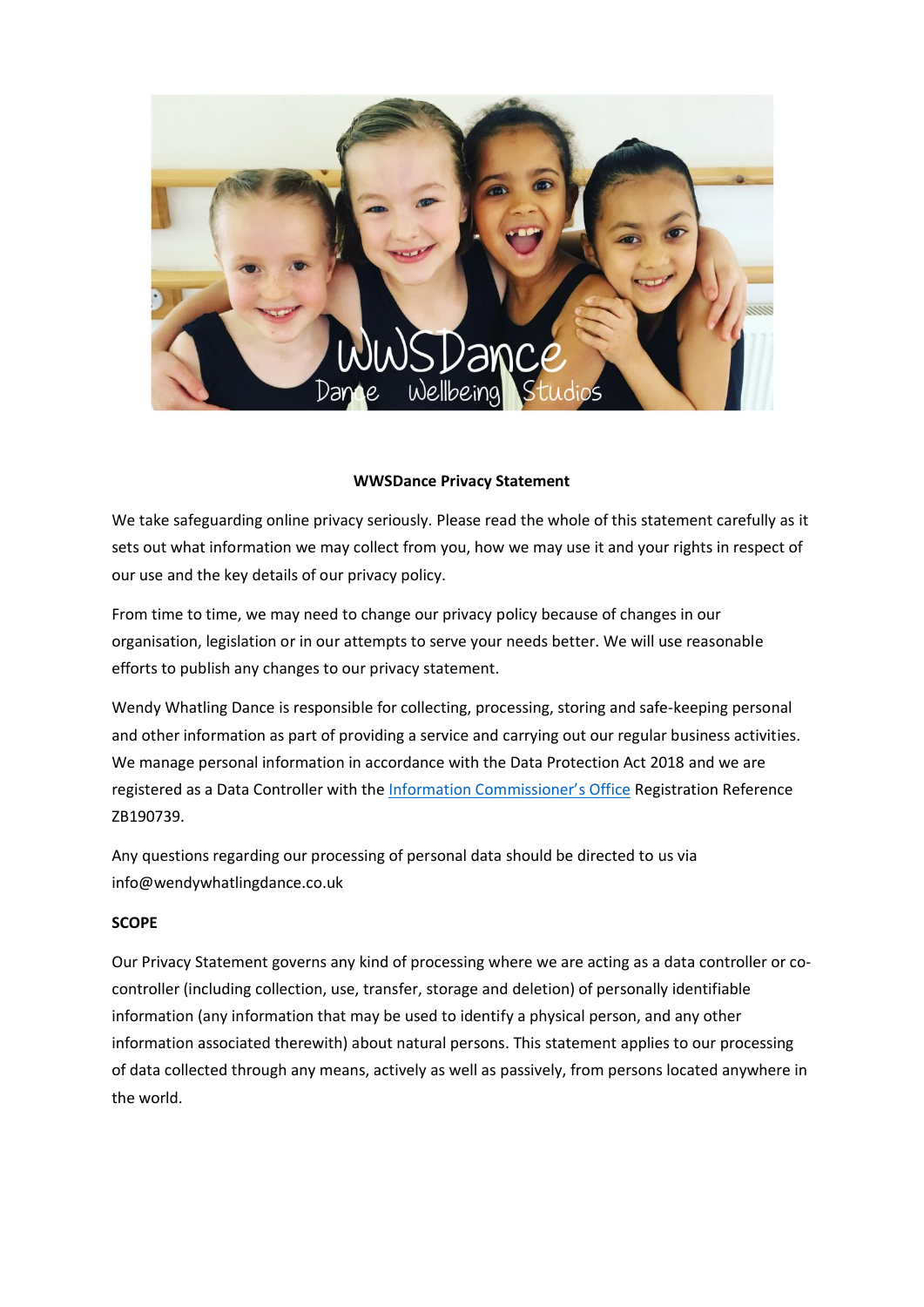

We are guided by the following principles when processing data:

- 1. We will only collect data for specific and specified purposes; we will make it clear at the point when we request your information, what we are collecting it for and how we are going to use it;
- 2. We will not collect data beyond what is necessary to accomplish those purposes; we will minimise the amount of information we collect from you to what we need to deliver the services required:
- 3. We will collect and use your personal information only if we have sensible business reasons for doing so, such as studio/class updates and newsletters;
- 4. We will not use your data for purposes other than those for which it was collected, accepted as stated within our policy, or with your prior consent;
- 5. We will seek to verify and/or update your data periodically and we will accept requests from you for amendment of the data held;
- 6. We will apply high technical standards to make our processing of data secure;
- 7. Except otherwise stated, we will not store data in identifiable form longer than is necessary to accomplish its purpose or as required by law.

## **INFORMATION COLLECTED**

We process personal information about prospective, current and past students and their parents, staff, contractors and suppliers. The information we process may be completed by you or us and may be written, images or video.

The information we may collect about you and/or your child could include, but is not limited to:

- 1. Names, addresses, telephone numbers, email addresses and other contact details;
- 2. Family details;
- 3. Health information including information relating to previous injuries;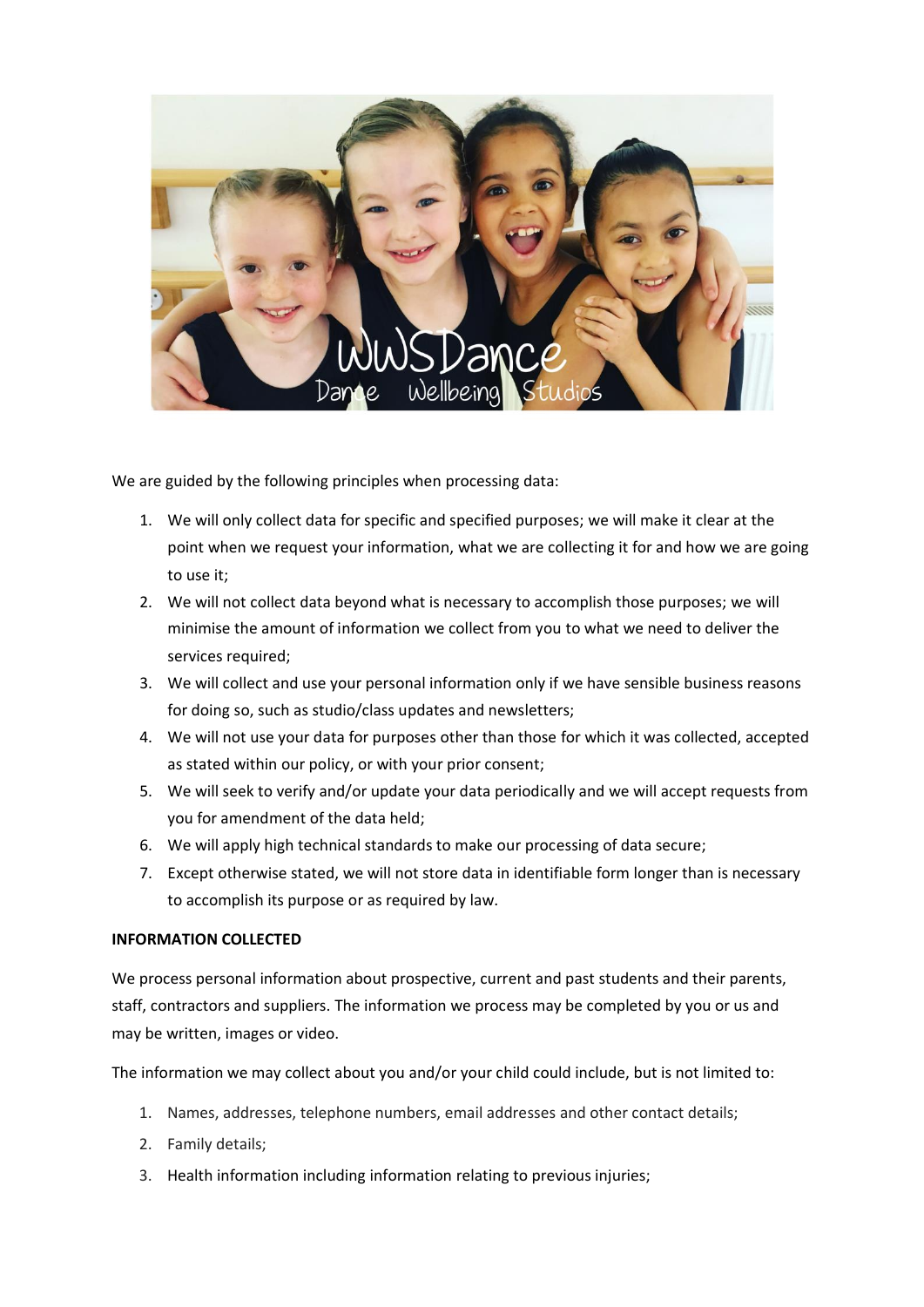

- 4. Racial or ethnic origin;
- 5. Admissions information, academic, disciplinary and other education related records, information about special educational needs, examination scripts and marks;
- 6. Education and employment data;
- 7. Images, audio and video recordings;
- 8. Financial information (e.g. for bursary assessment or for fund-raising);

If we obtain special category data from you such as health, ethnicity, religion or biometric data (sensitive personal information) we will always get your explicit consent.

## **WHEN WE COLLECT DATA**

We will collect information from you when:

- 1. You enrol in classes;
- 2. You sign up to our newsletter or mailing list;
- 3. You contact us for information via our website or social media channels, by phone or email;
- 4. You post on our social media channels, website or blog;
- 5. You work with us in a commercial capacity;
- 6. You hire our studio space;
- 7. You hire our costumes

We take care to protect personal information but may share the information with appropriate members of staff or class teachers (contractors) for the purposes that the information was provided. We may also share information with examination boards. This is always subject to contractual assurances that personal data will be kept securely and in accordance with our specific directions.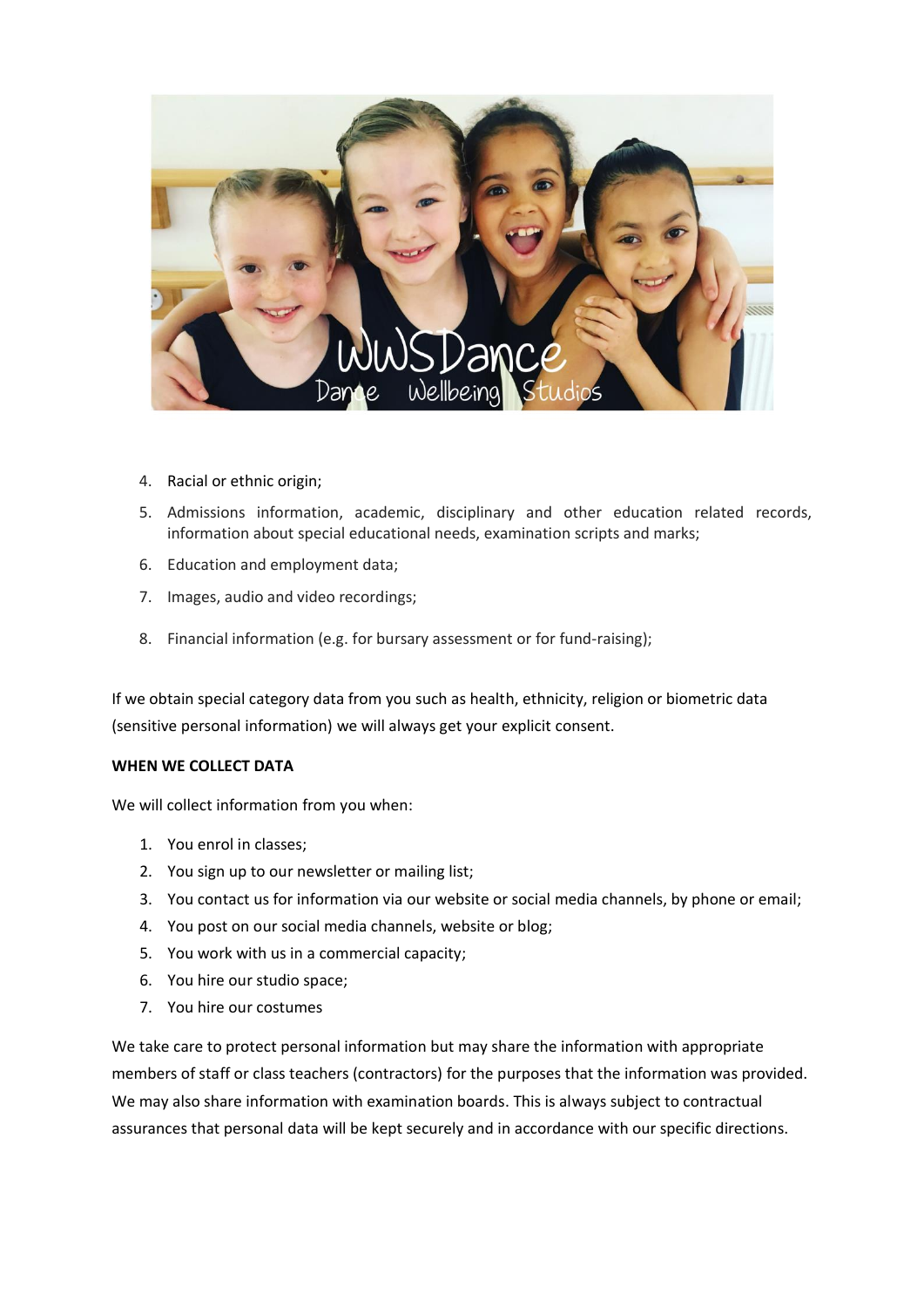

### **USE OF PERSONAL DATA**

We may use the information collected to:

- 1. Allow you to process a booking for a class or purchase a product;
- 2. Provision of dance education to students, reporting on the same to parents or guardians and publishing results of achievements;
- 3. Safeguarding students' welfare;
- 4. Create a profile for you on our site;
- 5. Send you our newsletters or provide you with information, products or services that you request from us or which we feel may interest you, where you have consented to be contacted for such purposes;
- 6. Ensure that content from our site is presented to you in the most effective manner for you and your computer;
- 7. Promote the school through our website and other publications;
- 8. Allow you to participate in the service you have chosen to do so;
- 9. Notify you about changes to our service

#### **INFORMATION STORAGE**

If you provide us with your email address it will be stored, along with your first name and surname, students first name and surname, date of birth, medical conditions, ethnic group, via our software provider Thinksmart Software. Thinksmart Software have their own privacy policy and will protect your data. You can find out more here: https://www.thinksmartsoftware.com

We will never sell or share your personal information with third parties.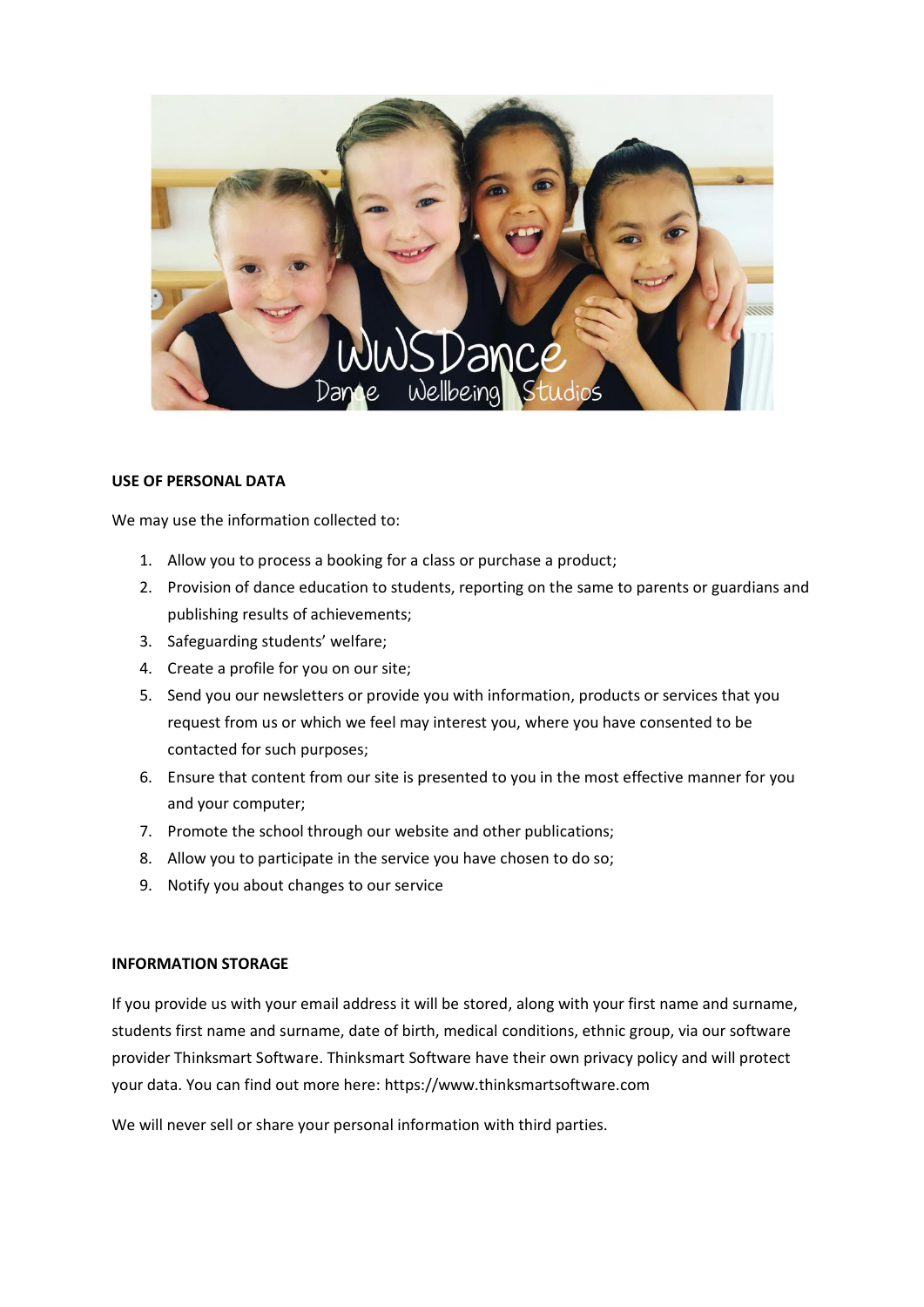

## **LEGAL BASIS FOR PROCESSING YOUR DATA**

The General Data Protection Regulation (GDPR) provides that processing of your data shall only be lawful if and to the extent that at least one of the following applies:

- 1. You have consented
- 2. For the performance of a contract
- 3. For compliance with a legal obligation which we must perform
- 4. To protect vital interests of your or another person
- 5. It is in the public interest
- 6. It is in the legitimate interests pursued by us or a third party

We collect data for the purposes set out above. Data is managed to ensure that it is either erased from our system when it is no longer required for the purpose for which it was collected, retained for legal reasons or minimised and retained.

Any health data collected from you has special protection and is limited to that permissible by law.

## **LINKS FROM OUR SITE**

Our site contains links to and from other websites which are operated by individuals and companies over which we have no direct control. If you follow a link to any of these websites, please note that these websites have their own privacy and terms of use polices. We do not accept any responsibility or liability for these policies. We advise you to check the policies for third party sites before you submit any personal data to the website.

# **MARKETING EMAILS**

We will make it as easy as we can for you to opt out of unwanted processing, providing it does not restrict our ability to provide you with the primary service you have requested.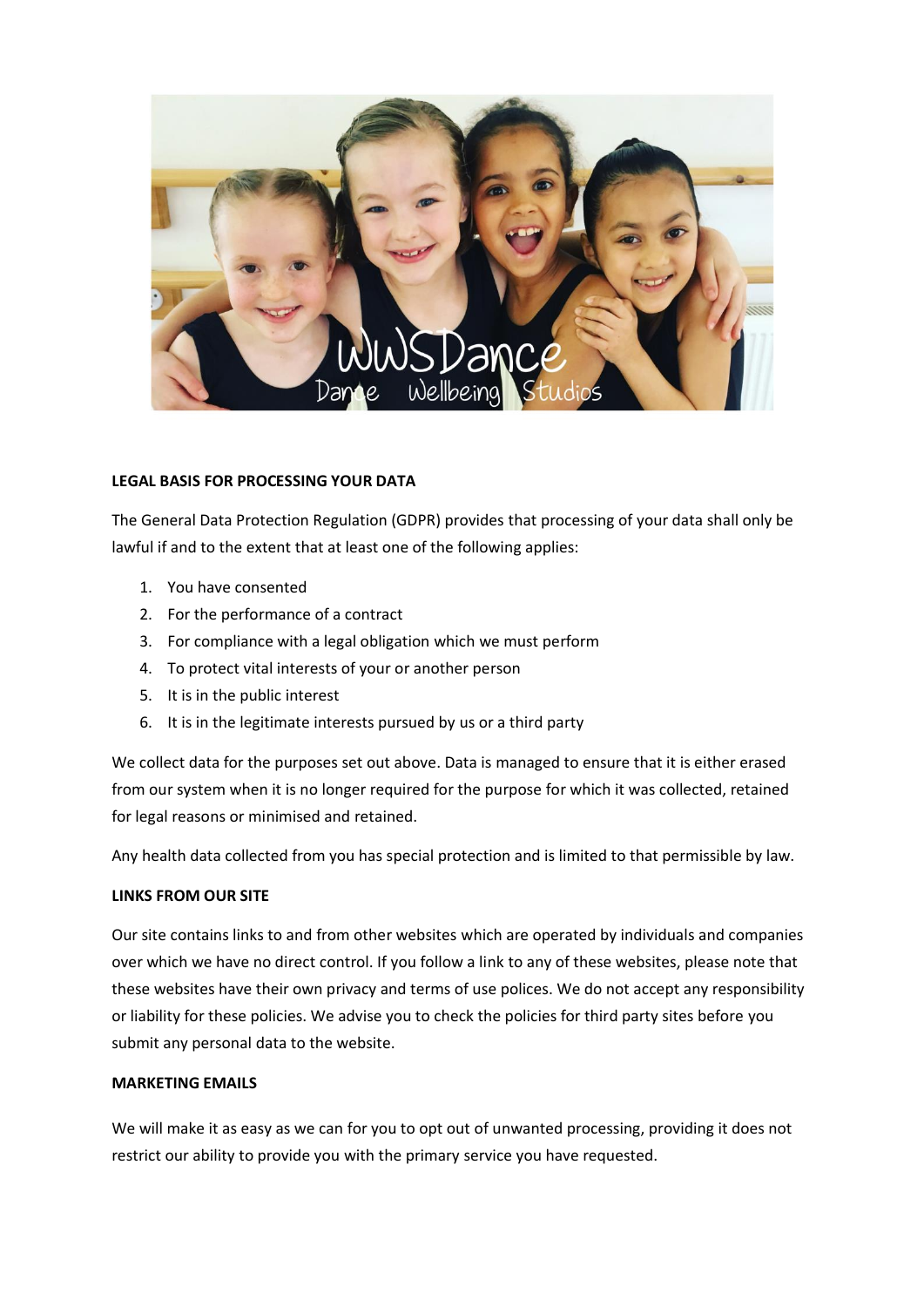

Please note if you wish to unsubscribe from any marketing emails that you have signed up for, you can do so by emailing [info@wendywhatlingdance.co.uk](mailto:info@wendywhatlingdance.co.uk) or clicking onto the unsubscribe link on the marketing email that was sent to you*.* It may take 24 hours for this to become effective.

## **WEBSITE ANALYTICS & TARGETED MARKETING**

We use website analytics to provide the best user experience and service to you and to evaluate and improve our site. We utilise third party data analytics service providers Wix.com to improve our visibility and to monitor website browser behaviour and navigation across our site.

These third-party data analytics service providers collect this information on our behalf in accordance with our instructions and in line with their own privacy policies. Our service providers may collect the following data about the way you use our site, which will almost always be anonymised and aggregated before reporting back to us:

- 1. Number of visitors to our site
- 2. Pages visited whilst using the site and time spent per page
- 3. Page interaction information, such as scrolling, clicks and browsing methods
- 4. Source location and details about where users go when they leave the site
- 5. Page response times and any download errors
- 6. Other technical information relating to end user device, such as IP address or browser plugin

From time to time we may use the information collected about you to present you with targeted advertisements using platforms such as Facebook, Twitter, Google and/or Instagram.